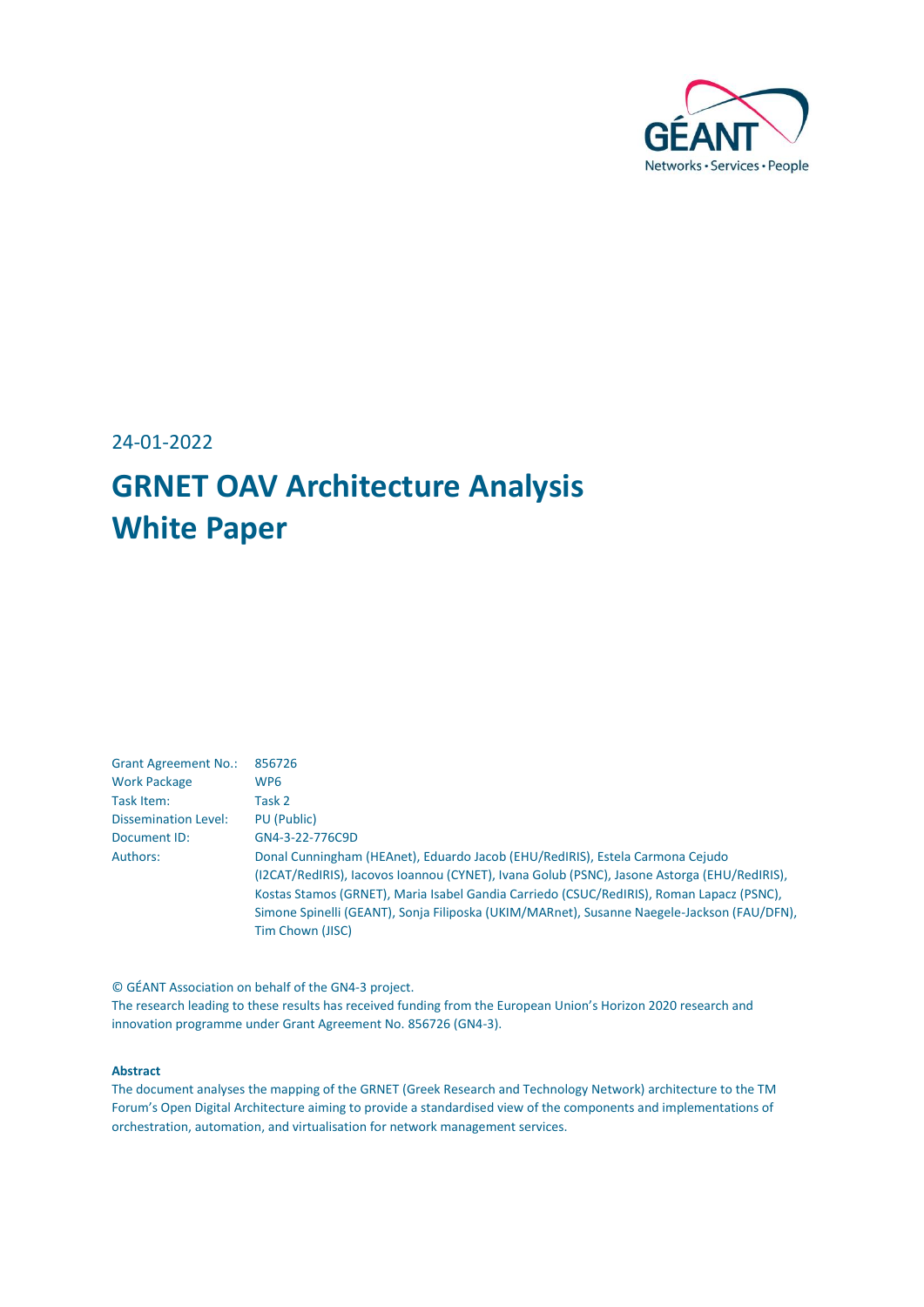

### **Table of Contents**

|              | Acknowledgements         |                              |                                        | 1  |  |
|--------------|--------------------------|------------------------------|----------------------------------------|----|--|
|              | <b>Executive Summary</b> |                              |                                        | 1  |  |
| $\mathbf{1}$ |                          | Introduction                 |                                        |    |  |
| 2            |                          | <b>Architecture Analysis</b> |                                        |    |  |
|              | 2.1                      |                              | High-Level OAV Approach                | 4  |  |
|              | 2.2                      |                              | Mapping to ODA Functional Architecture | 5  |  |
|              |                          | 2.2.1                        | <b>Engagement Management</b>           | 5  |  |
|              |                          | 2.2.2                        | Party Management                       | 6  |  |
|              |                          | 2.2.3                        | <b>Core Commerce Management</b>        | 6  |  |
|              |                          | 2.2.4                        | Production                             | 6  |  |
|              |                          | 2.2.5                        | <b>Technical Domains</b>               | 7  |  |
|              |                          | 2.2.6                        | Integration and Decoupling             | 8  |  |
|              |                          | 2.2.7                        | Intelligence Management                | 9  |  |
| 3            |                          | Conclusions                  |                                        | 11 |  |
| References   |                          |                              |                                        | 12 |  |
| Glossary     |                          |                              |                                        | 13 |  |

## **Table of Figures**

| Figure 1.1: The TM Forum ODA functional architecture                         | $\mathcal{L}$ |
|------------------------------------------------------------------------------|---------------|
| Figure 2.1: GRNET architecture mapping to the TM Forum ODA functional blocks | .5.           |
| Figure 2.2: GRNET public cloud service ~okeanos architecture                 | 8             |
| Figure 2.3: Microservices offered to Business Systems by GRNET.              | 9             |
| Figure 2.4: GRNET NOC network monitoring & visualisation tools               | 10            |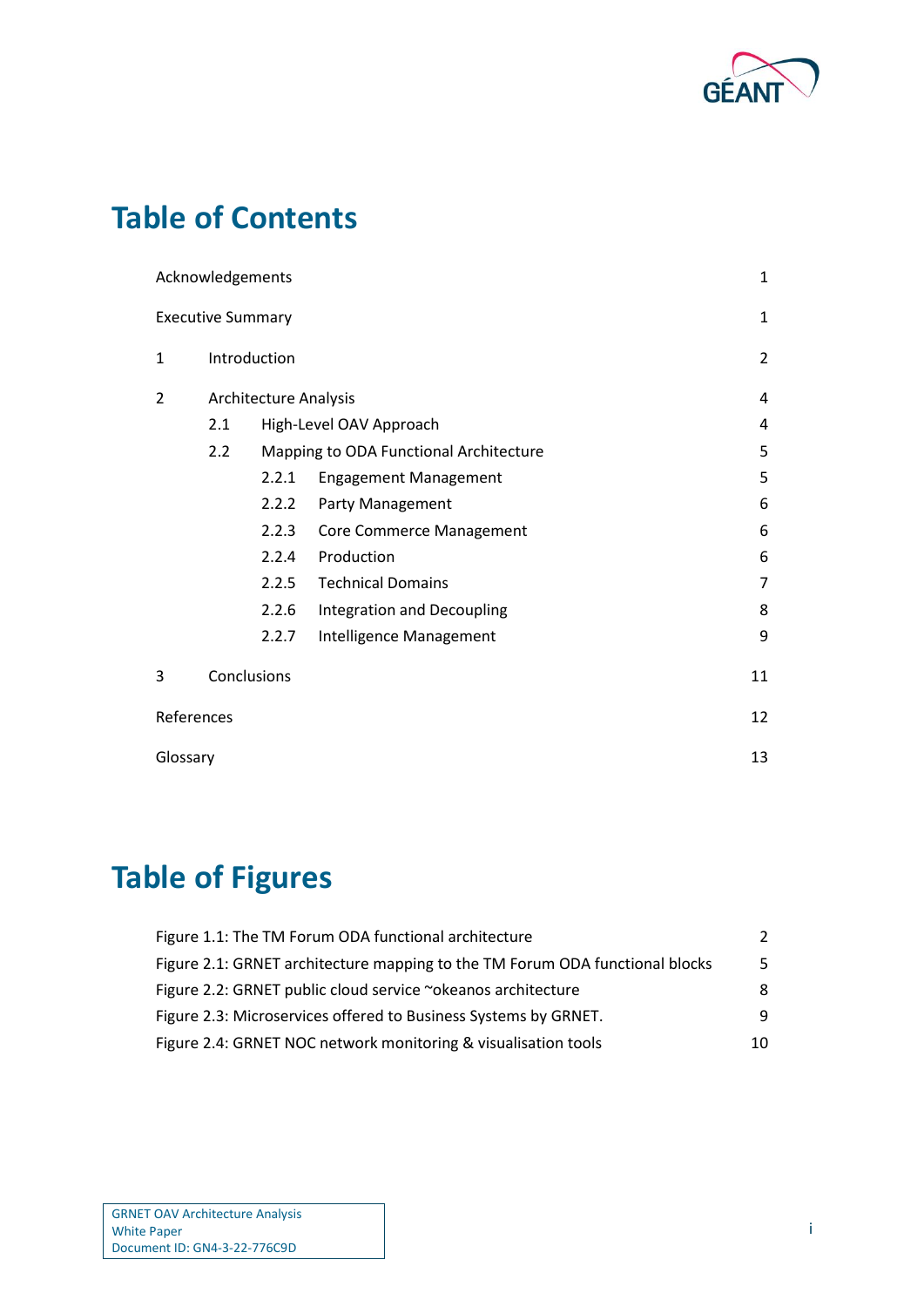

### <span id="page-2-0"></span>**Acknowledgements**

The document was refined and shaped after discussions with GRNET engineers that took place in 2021. The authors would in particular like to thank Lefteris Poulakakis, Network Engineer at GRNET, Chrysostomos Tziouvaras, Senior Project Manager at GRNET, and Zenon Mousmoulas, Network Applications Developer at GRNET, for their comments and assistance in producing this white paper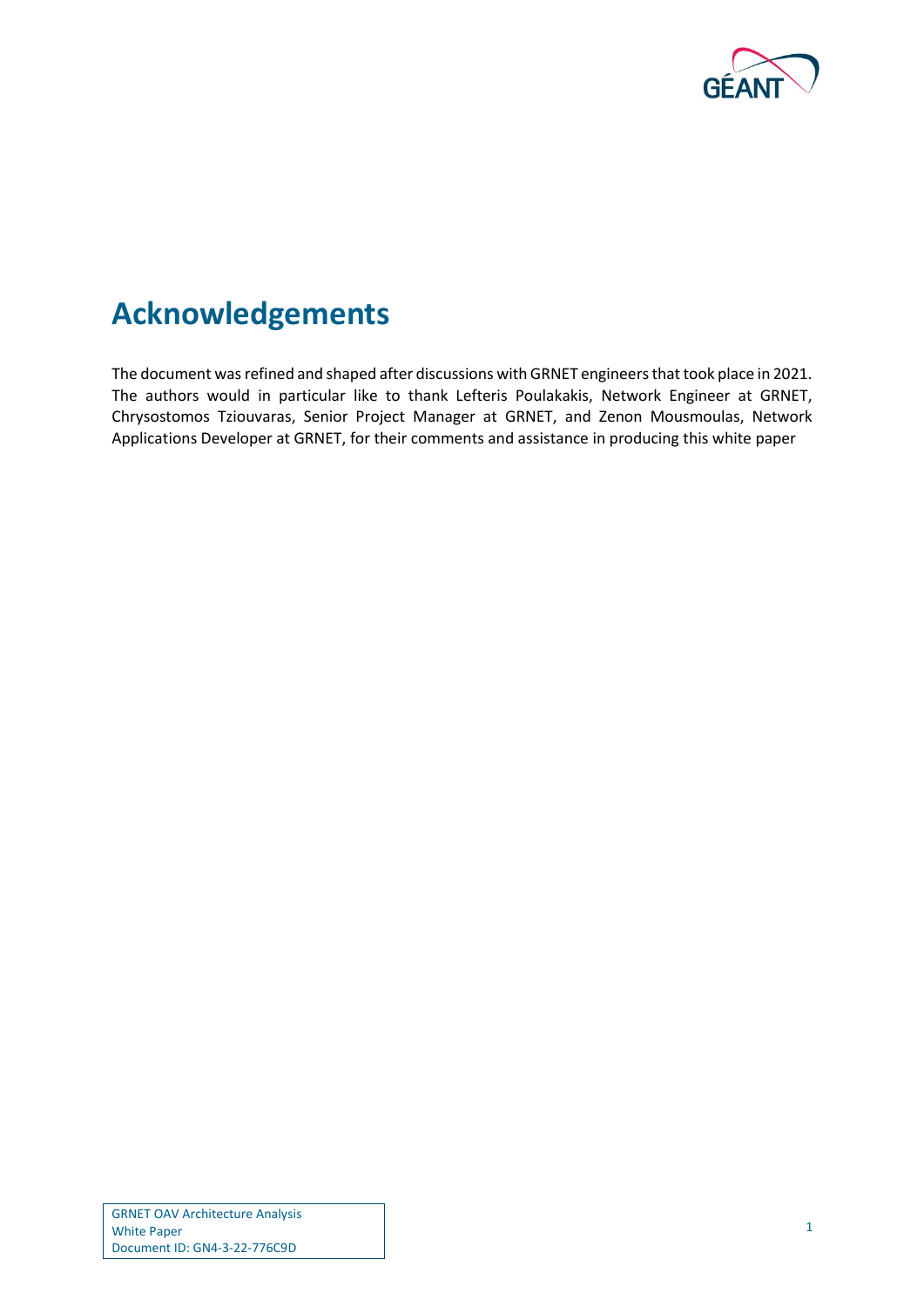

### <span id="page-3-0"></span>**Executive Summary**

Analysing National Research and Education Network (NREN) architectures from an orchestration, automation and virtualisation (OAV) point of view using a common reference architecture helps align efforts between the NRENs, and find similarities in the way different functionalities and components are implemented, which in turn facilitates potential collaboration and future interoperability between organisations. In pursuit of this goal, the GN4-3 *Network Technologies and Services Development* Work Package (WP6), *Network Services Evolution & Development* Task (T2) selected the TM Forum Open Digital Architecture (ODA) as a reference blueprint architecture that can be used for such crosscomparison. The rationale for that choice is described in Deliverable D6.6 *Transforming Services with Orchestration and Automation* [\[DEL\]](#page-14-1).

The WP6T2 team is working with NRENs to perform such mappings. In this document the team reports on an analysis of the different functional aspects of the GRNET network management system architecture, and how their components map to the ODA reference model. The mapping highlights the main characteristics and capabilities of the current GRNET network architecture, and how they fit into the main functional domains of ODA. The analysis was carried out by the GRNET network architects supported by the WP6T2 team.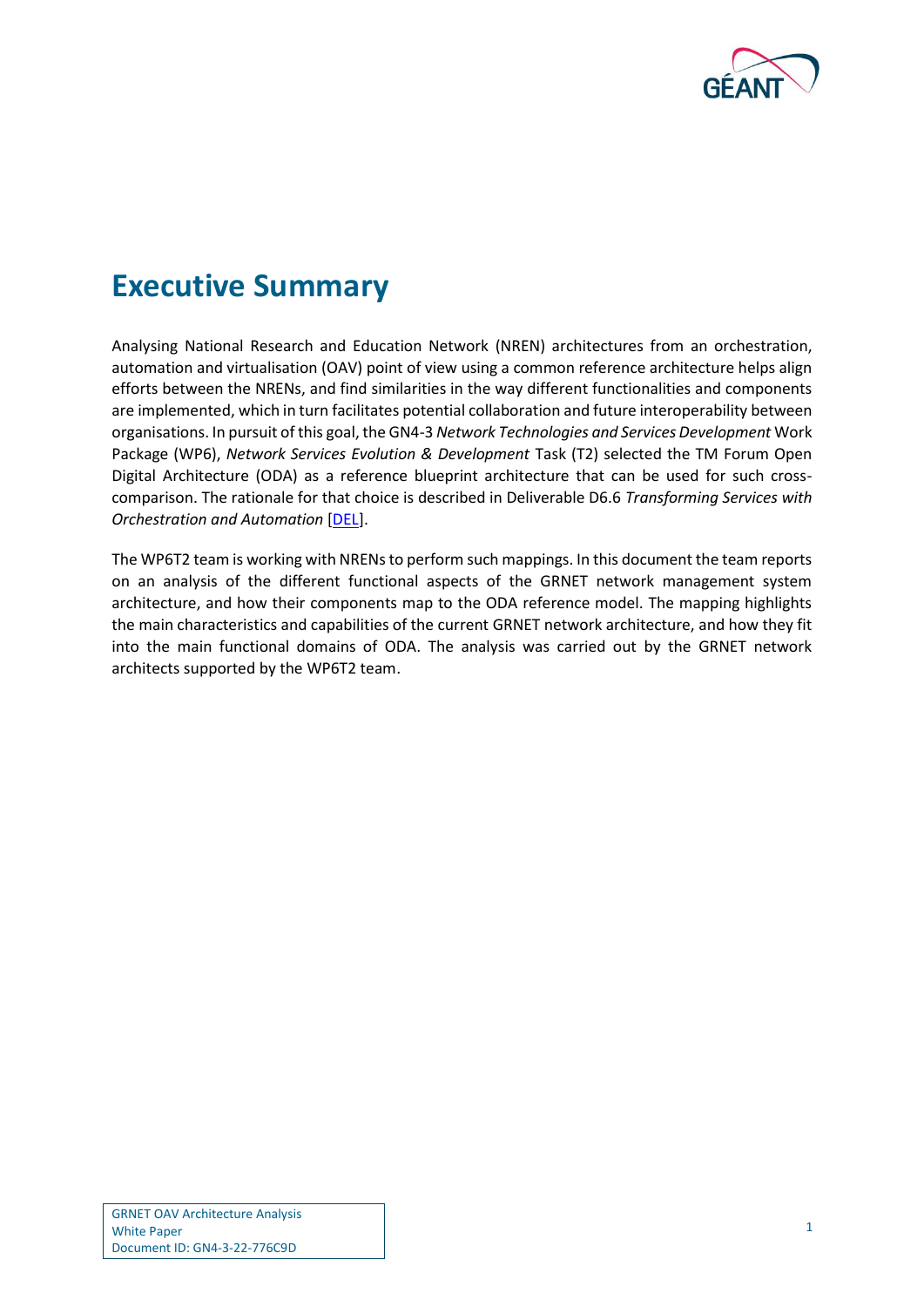

### <span id="page-4-0"></span>**<sup>1</sup> Introduction**

The Greek National Research and Education Network (GRNET) provides a network infrastructure for the Greek research and education community, and connects educational and research institutions. It also provides a variety of additional services, including cloud services, high performance computing, Firewall-on-Demand, Firewall-as-a-Service, sound-, video- and teleconference-services, and a large collection of digital services for the educational community.

GRNET's OAV architecture analysis has been conducted using the TM Forum Open Digital Architecture (ODA) [\[TMF\\_ODA\]](#page-14-2) functional blocks as a reference point. The TM Forum ODA is promoted as a blueprint for new digital industry architectures, and the rationale for its selection as a reference model by the GN4-3 WP6T2 team is given in Deliverable D6.6 *Transforming Services with Orchestration and Automation* [\[DEL\]](#page-14-1). The whole set of ODA documentation provides common terminology, a minimum set of core design principles, and groups of decoupled functionalities. Together they define the requirements for the implementation of an agile model-driven service management architecture that incorporates orchestration and automated operations, as well as virtualised or hybrid environments.

The main idea behind ODA is the decoupling and integration of components which enables an independent choice of solutions for each component, while at the same time maintaining a unified overall approach that supports the full end-to-end service lifecycle (including interoperability). The high-level ODA functional architecture [\[TMF\\_ODA\]](#page-4-0) maps the main components by their capabilities to the ODA functional blocks as shown in [Figure 1.1.](#page-4-1)



<span id="page-4-1"></span>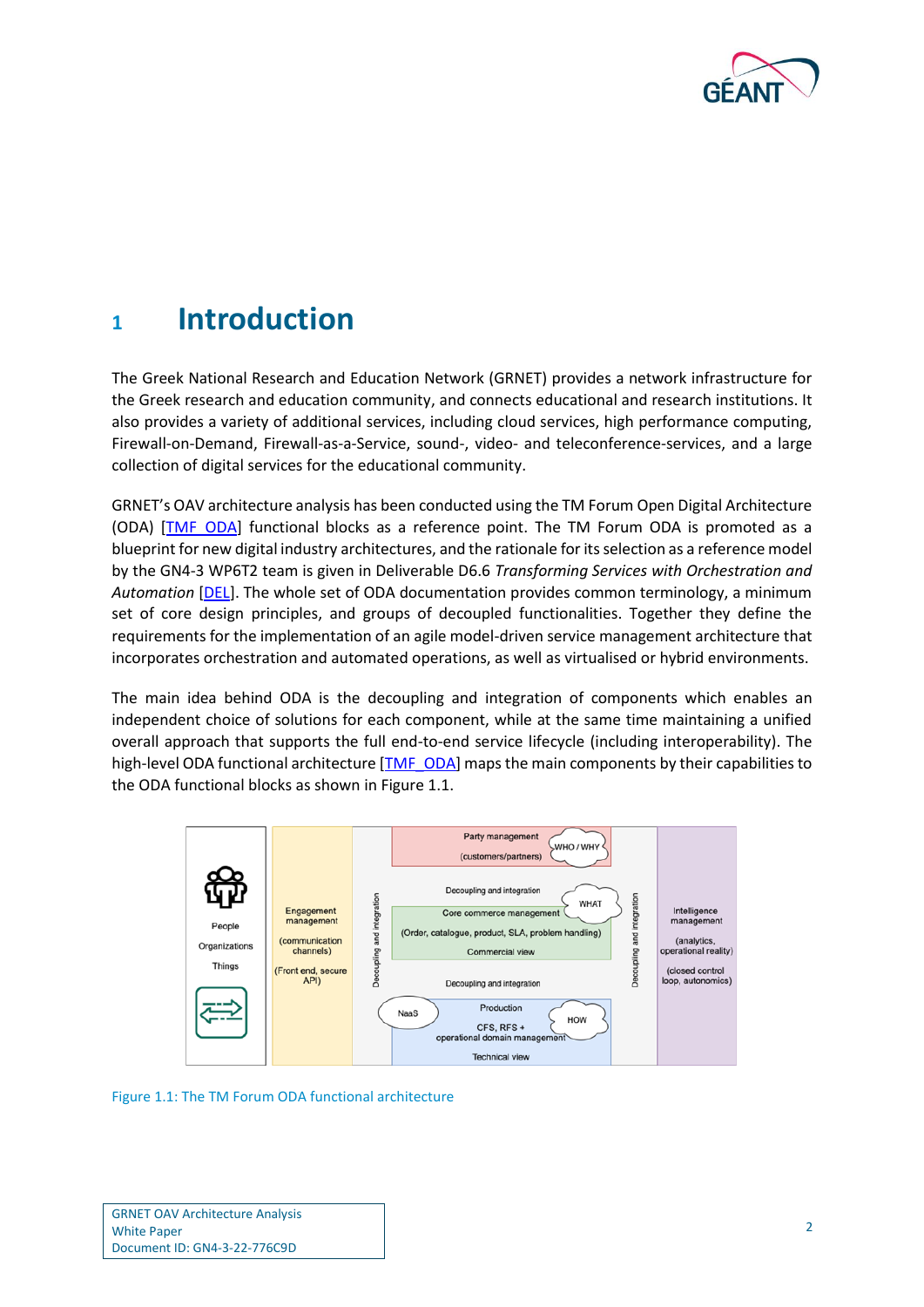

In a nutshell:

- The Engagement Management functional block focuses on the engagement with the end-users (people and systems) that can interact via multiple channels.
- The Party Management functional block handles the processes that are related to all parties that interact with the organisation and defines their roles and relationships.
- The Intelligence Management functional block is in charge of the implementation of data analytics processes and, based on the analysis, provides closed control loops for full automation wherever possible.
- The Core Commerce Management functional block focuses on the placement of products and services to the customers and manages the product lifecycle.
- The Production functional block manages the delivery and lifecycle of all customer-facing and resource-facing services that can be based on different technologies or might be a combination of multiple operational domains including multi-domain services provided with the cooperation of other parties.

In May 2019 GRNET participated in a GÉANT survey [\[SURVEY2019\]](#page-14-3) and, as part of that, performed an analysis of existing systems and architecture components in the context of automation, virtualisation, and orchestration. Based on this analysis GRNET architectural components have been identified and matched to the TMForum Open Digital Architecture (ODA) functional blocks.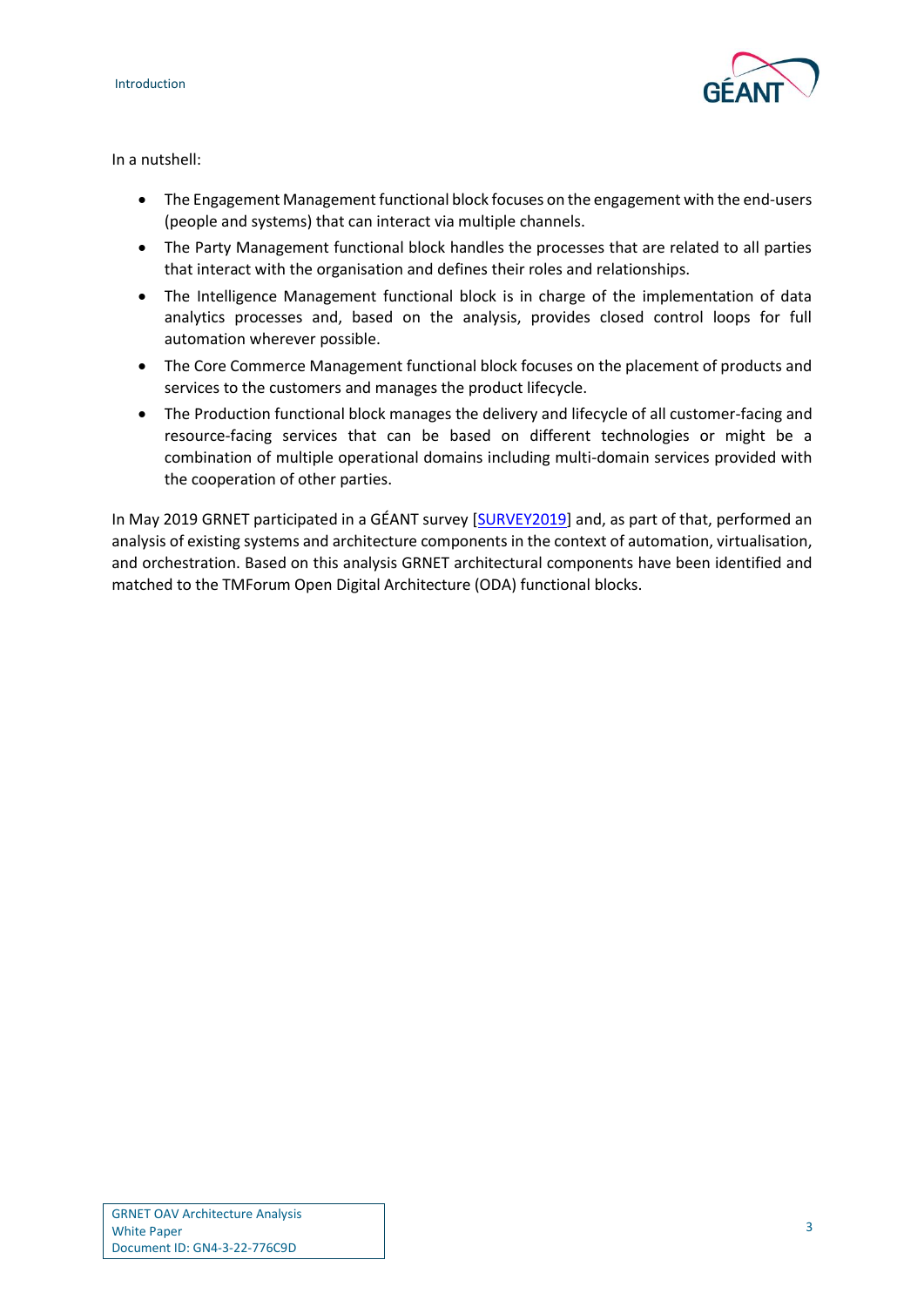

### <span id="page-6-0"></span>**<sup>2</sup> Architecture Analysis**

### <span id="page-6-1"></span>**2.1 High-Level OAV Approach**

At the Operations Support System (OSS) layer, GRNET uses a combination of vendor-, open-source-, and in-house-built toolsets. At the Business Support System (BSS) level, it uses a combination of in-house systems with ServiceNow Information Technology Service Management (ITSM) [\[ITSM\]](#page-14-4) and open-source alternatives (GRNET utilises open-source alternatives and ITSM, even though there is a short experience with them from GRNET).

GRNET benefits from a modular microservices-based architecture with Continuous Integration capabilities, and a best-of-breed data model that combines service provider modelling best practices at the product/service layer, and network provider modelling at the resource layer/data plane. The open source components ensure a low overall Total Cost of Ownership (TCO), and the lightweight and abstract middleware allows third party and in-house systems to be adapted and integrated into the platform. There is a very low overhead to integrating new services.

However, GRNET has a complex ecosystem that needs to be maintained and developed internally. It can be disrupted by fast-changing technologies, and has a strong dependency on in-house software expertise.

So far, GRNET has adopted a lightweight version of the TM Forum Information Framework (SID) [\[TMF\\_SID\]](#page-14-5) modelling to business agreements, products, and the customer-facing services layer. It uses in-house models for resource-facing services, control, and data plane modelling, following IETF YANG modelling standards and using Openconfig. GRNET has adopted TM Forum Open APIs for the OSS/BSS integration platform (including Party management, Service catalogue management, Order management, and Resource management/activation and configuration) and has also applied a lightweight adoption of the TM Forum Business Process Framework (eTOM) [\[TMF\\_eTOM\]](#page-14-6) to the OSS/BSS integration platform.

GRNET's configuration change policies require that all configuration is automated via repos, maintained in repos in the form of YAML files, and committed using a four-step commit. These policies apply to all NOC members.

GRNET data centres provide cloud services based on KVM, Ganeti and Synnefo virtualisation technology, adhering to Openstack APIs for easy UI interoperability [\[GRNET\\_DC\]](#page-14-7).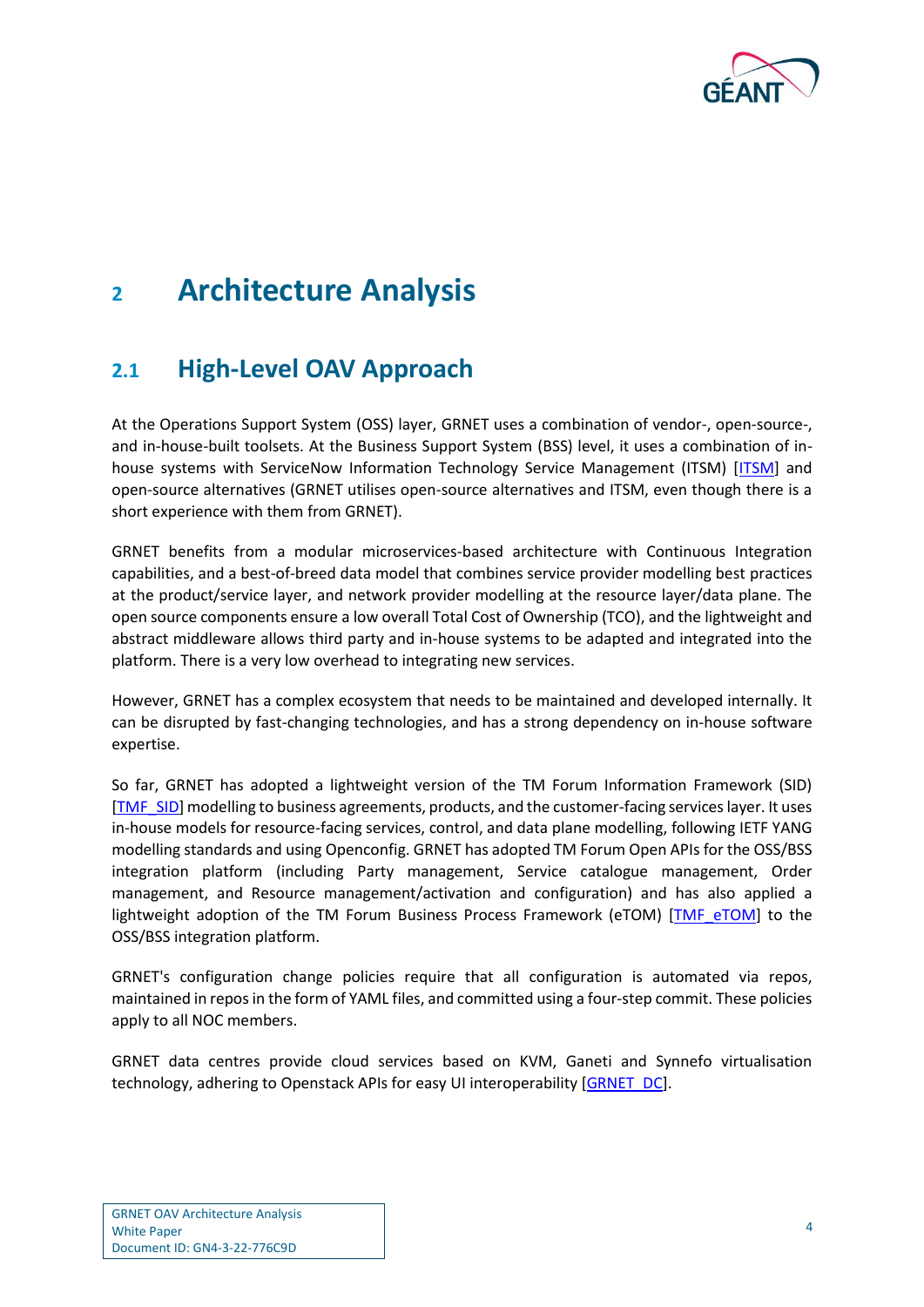

### <span id="page-7-0"></span>**2.2 Mapping to ODA Functional Architecture**

The [Figure 2.1](#page-7-2) diagram presents an overview of how the components used in GRNET map to the ODA architecture. This mapping is explained in more detail below.

|       |                                                                          |  |                                          |                                                                                                          | PARTY MANAGEMENT<br><b>Keycloak</b><br><b>SuiteCRM</b>                                                                                                                                                                                                                                                                | <b>INTELLIGENCE</b><br>MANAGEMENT<br>Monitoring<br>tools, data not |
|-------|--------------------------------------------------------------------------|--|------------------------------------------|----------------------------------------------------------------------------------------------------------|-----------------------------------------------------------------------------------------------------------------------------------------------------------------------------------------------------------------------------------------------------------------------------------------------------------------------|--------------------------------------------------------------------|
| Users |                                                                          |  | In-house                                 |                                                                                                          | ServiceNow<br>Service<br>CORE COMMERCE MANAGEMENT<br>Atlassian JIRA<br><b>ITSM</b><br>Catalogue                                                                                                                                                                                                                       | stored /<br>processed for<br>analytics                             |
| APIs  | <b>ENGAGEMENT</b><br>MANAGEMENT                                          |  | customer DB                              | DECOUPLLING AND INTEGRATION<br>Microservices architecture (prototyped)<br>,,,,,,,,,,,,,,,,,,,,,,,,,,,,,, |                                                                                                                                                                                                                                                                                                                       |                                                                    |
|       | GRNET<br>homepage<br>In-house built<br>service portals<br>Atlassian JIRA |  | LIFECYCLE MANAGEMENT                     |                                                                                                          | <b>PRODUCTION</b><br>Production Service Management & Orchestration<br>Operational<br>Ansible/Jinja<br>domain<br>based OSS<br>[In-house inventory]<br>components<br>tool for VPN<br>services<br>IXPmanager<br>Stackstorm<br><b>ECI Lightsoft</b><br>Resource Service Management & Orchestration<br>Observium<br>Netbox | Intelligence Assurance & Analytics                                 |
|       |                                                                          |  |                                          |                                                                                                          | Technical domain<br>Technical domain<br>Technical domain<br>Technical domain<br><b>L2VPN</b><br><b>ECI Apollo</b><br>EVE virtual lab<br>services using<br><b>Juniper lab</b><br>optical network<br><b>MPLS</b>                                                                                                        |                                                                    |
|       | Legend<br>In use                                                         |  | Prototype 7"<br>under<br>.investigation. |                                                                                                          | Not used 7<br>investigation<br>abandoned                                                                                                                                                                                                                                                                              |                                                                    |

<span id="page-7-2"></span>Figure 2.1: GRNET architecture mapping to the TM Forum ODA functional blocks

#### <span id="page-7-1"></span>**2.2.1 Engagement Management**

This block deals with the interaction with external actors, the front-end for external users, user authentication/authorisation, and APIs to external parties.

The Engagement Management functions of ODA in GRNET can be associated with:

- GRNET's Home page which provides marketing information [\[GRweb\]](#page-14-8). Product information is available on the main website, and also on product-specific web pages under the same domain [\[Examples\]](#page-14-9).
- A web page on the GRNET web portal that provides information on services that GRNET supports [\[GRservices\]](#page-14-10).
- In-house built self-service portals for selected services.
- The usage of JIRA (to the extent that it is used as a reporting interface). The GRNET ticketing system [\[GRticket\]](#page-14-11) can be accessed via web, phone, and email.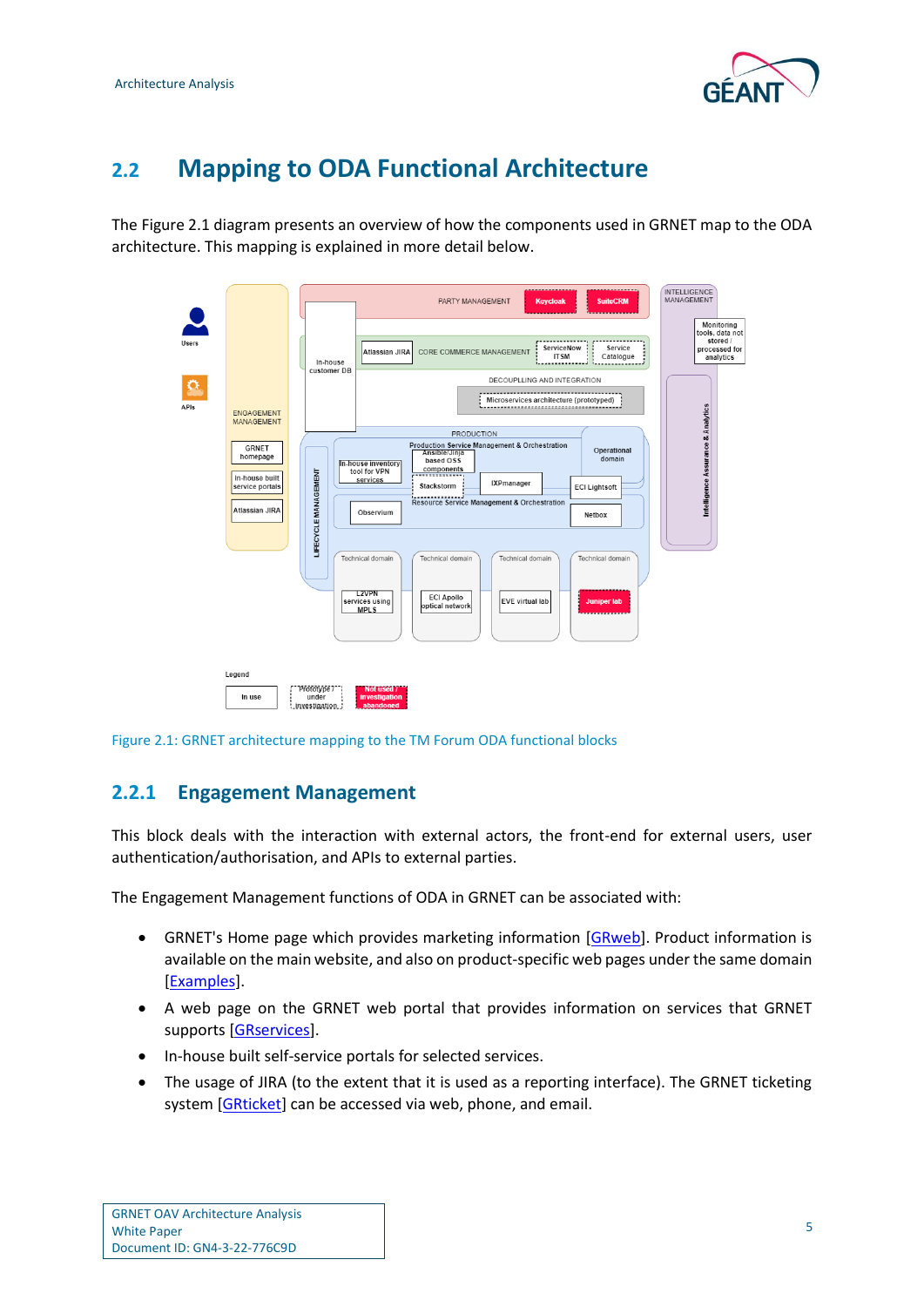

### <span id="page-8-0"></span>**2.2.2 Party Management**

This block deals with the management of internal and external actors, roles/rights, marketing, sales, and billing.

In GRNET, the Party Management functional domain components consist of an i**n-house customer database (DB)** for user configuration information, Service Level Agreements (SLAs) (so that it is also part of the Core Commerce block), and incident reporting tickets (so that it is also a part of the Production block) which use the Atlassian JIRA GRNET ticketing system [\[GRticket\]](#page-14-11). A migration to SuiteCRM was investigated but did not take place. Keycloak was also investigated but is not currently used.

#### <span id="page-8-1"></span>**2.2.3 Core Commerce Management**

This block mainly deals with product inventory management, problem handling, SLA management, product testing, and agreement management.

The main components of the ODA's Core Commerce Management functional block at GRNET are:

- Ongoing work on a centralised service catalogue that lists the services GRNET offers. GRNET customers will be able to order services on the fly.
- An in-house customer database (DB) for SLAs.
- ServiceNow ITSM, with which GRNET has some experience. GRNET is currently reviewing alternatives, aiming to shift to Free Open Source Software (FOSS) [\[FOSS\]](#page-14-12).
- Atlassian JIRA for problem management

#### <span id="page-8-2"></span>**2.2.4 Production**

This block mainly deals with end-to-end service and resource lifecycle management, including multidomain interactions, service development, infrastructure deployment, operations management, usage and performance management, workforce management, resource provisioning, service and resources catalogues, and inventories.

For the Production Management functional domain, the ODA components/modules from the GRNET digital architecture solution that can be associated are [\[MAM2015\]](#page-14-13), [\[MITS2018\]](#page-14-14):

- ECI Lightsoft as the optical layer NMS.
- Observium as a resource discovery tool.
- Netbox for resource documentation and hostmaster services (hostmaster services were previously handled by an in-house built tool).
- An in-house built tool as a service inventory for VPN services (using YAML files).
- IXP Manager for IX needs.
- Ansible/Jinja-based OSS components for L2/L3 resource provisioning (Stackstorm under development) [\[POU2019\]](#page-14-15).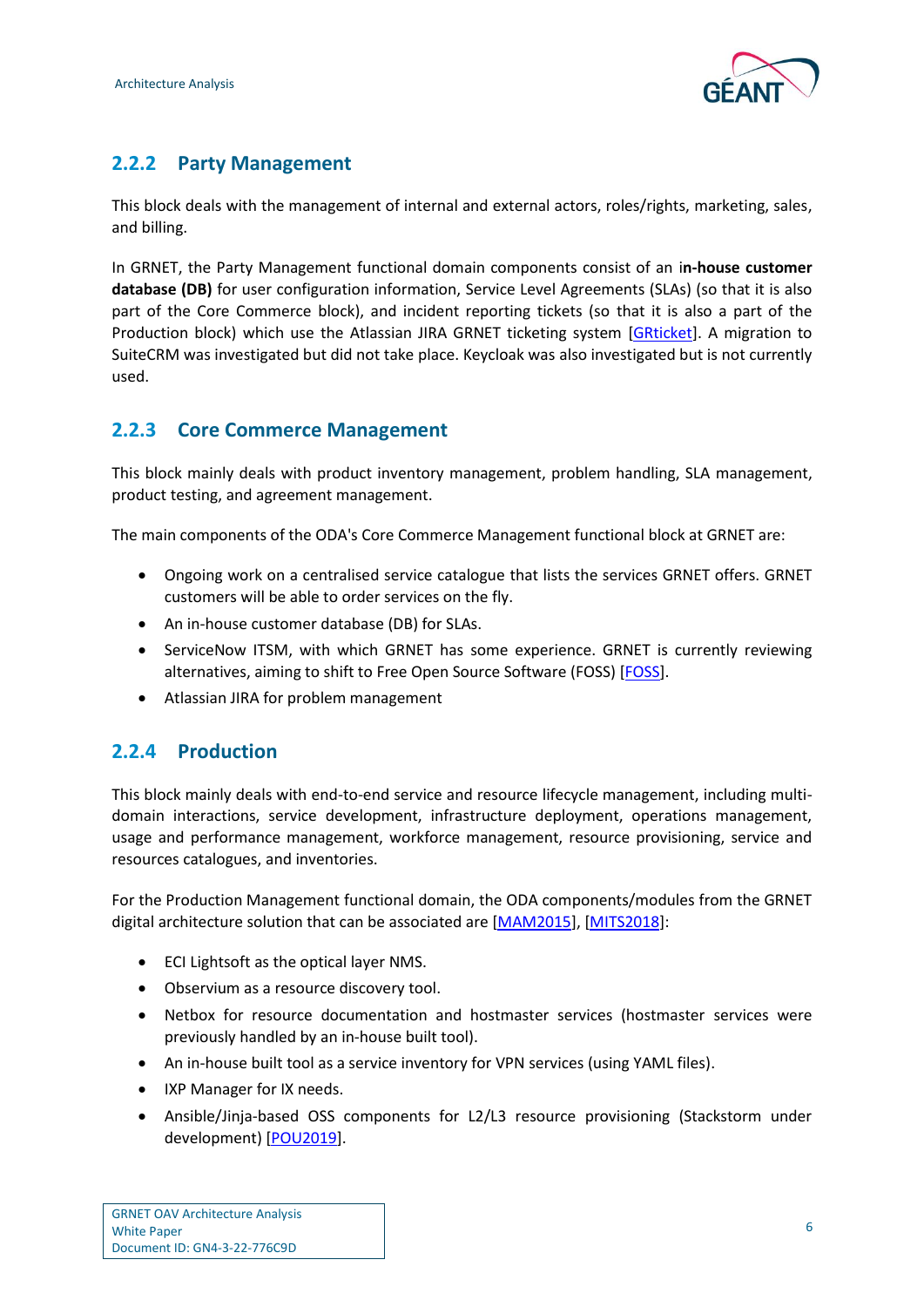

GRNET's usage of Atlassian JIRA for incident management can also be listed under the production block.

Monitoring tools related to production are detailed in Section 2.2.7.

#### <span id="page-9-0"></span>**2.2.5 Technical Domains**

GRNET delivers L2VPN services using MPLS technologies over its carrier network.

GRNET has deployed a reconfigurable optical network based on ECI's Apollo optical networking system. GRNET has been enabling optical trails/lightpaths over this network manually through ECI's LightSOFT NMS. GRNET has also prototyped an automated adaptor to LightSOFT, using a CORBA northbound interface from LightSOFT and exposing a TM Forum Frameworx-compliant Restful API to the upper layers of the OSS. This is currently not in use due to a lack of demand.

There are also the following testing labs (testing domain):

- EVE The Emulated Virtual Environment Lab for whitebox testing (based on EVE-NG platform).
- Juniper Lab used for ZTP testing, EVPN over MPLS, YANG over NetConf, for testing the orchestrated VPN provisioning solution, and, in general, as a staging environment for any new feature or protocol change that can have an impact on the network. Due to the existence of EVE and the need to transfer devices to production, this lab is no longer used.

GRNET's public cloud service [\[OKEANOS\]](#page-14-16) is based on KVM hypervisor technology, managed by a Google Ganeti and Synnefo software infrastructure as shown in [Figure 2.2.](#page-10-1) The API presented to the UI component is compatible with Openstack for better interoperability and flexibility.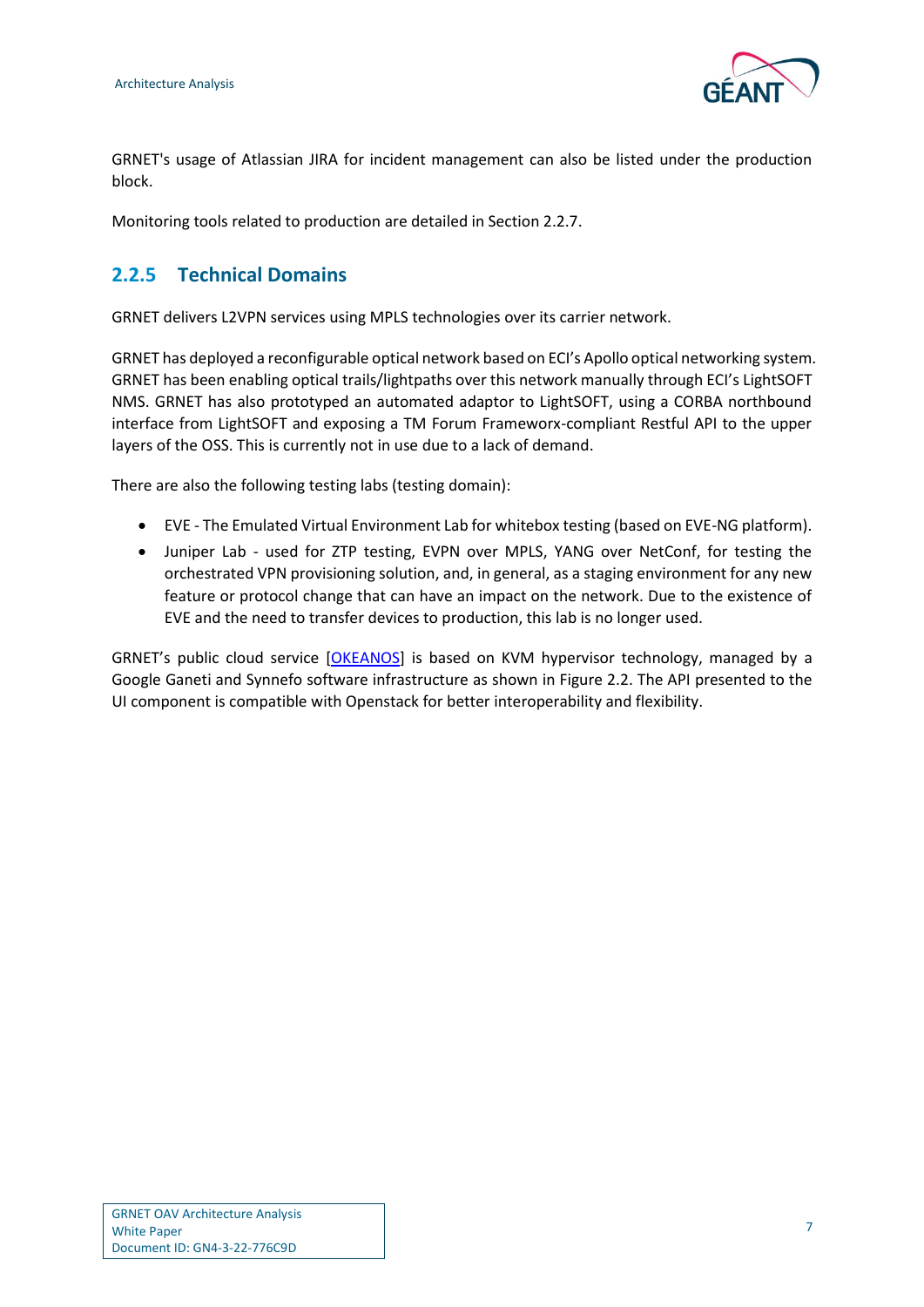



<span id="page-10-1"></span>Figure 2.2: GRNET public cloud service ~okeanos architecture

#### <span id="page-10-0"></span>**2.2.6 Integration and Decoupling**

This block makes the separation and communication of the core commerce block easier. It deals with the management of an API catalogue and related documentation, message routing, and API mediation.

GRNET has prototyped (not used in production) a microservices architecture for the Integration Framework, based on the Spring Boot applications as shown in [Figure 2.3.](#page-11-1) Its building blocks are Adapter microservices, Translator microservices, Message Broker, Message Bus, and Storage microservice [\[SEV2018\]](#page-14-17), [\[SEV2019\]](#page-14-18).

In particular, GRNET uses the following solutions:

- Alfresco Activiti process engine, now migrating to Camunda BPM.
- Apache ActiveMQ as message broker.
- A message bus is implemented using Apache Kafka.
- For the API handling of requests regardless which kind of transport is used, a microservice was implemented in-house using Apache Camel, as a Spring Boot application.
- Storage microservice, implemented in-house as a Spring Boot application.
- In-house built wrappers for all third-party systems integrations.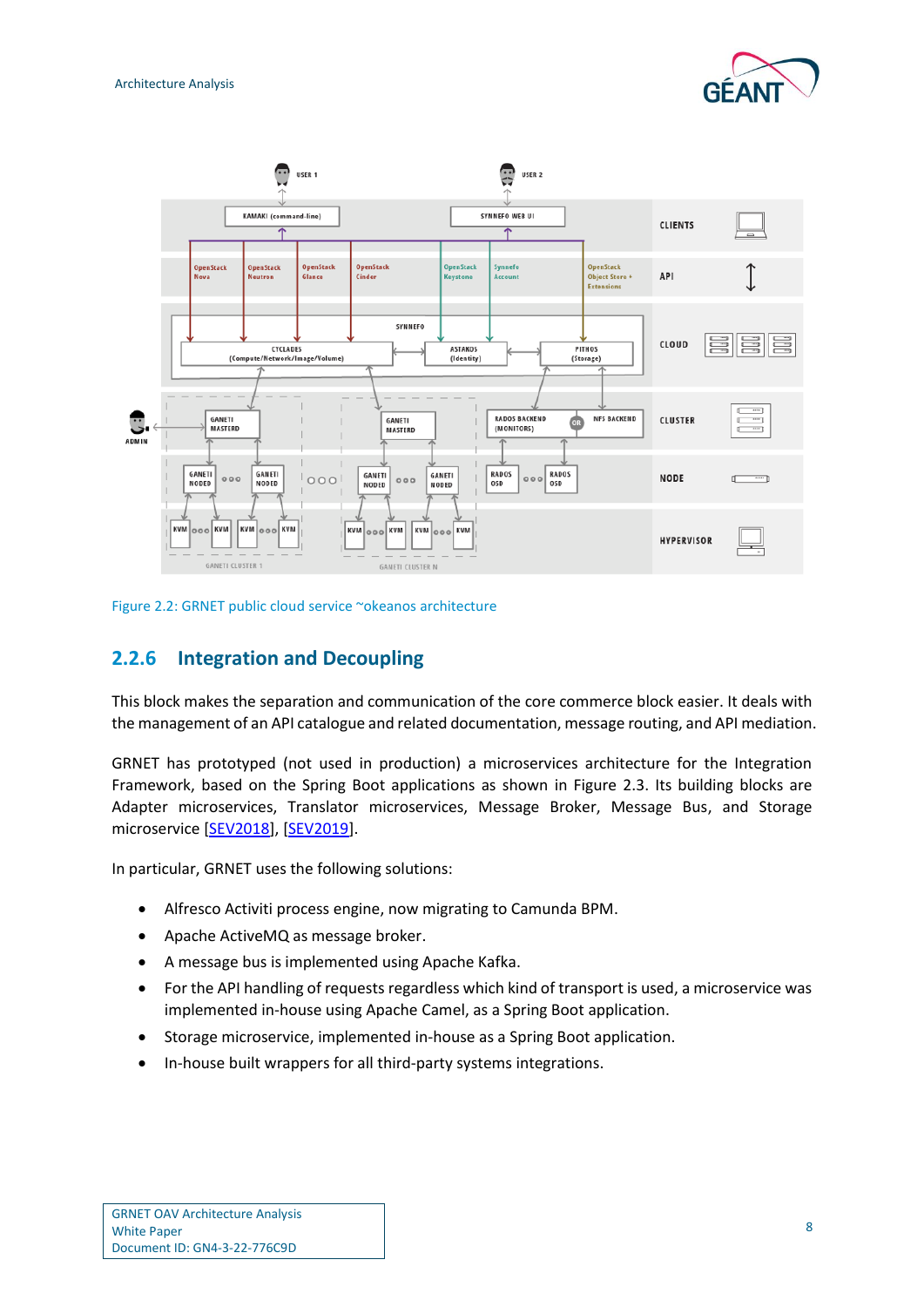



<span id="page-11-1"></span>Figure 2.3: Microservices offered to Business Systems by GRNET.

#### <span id="page-11-0"></span>**2.2.7 Intelligence Management**

This block mainly deals with data analytics and data aggregation, for marketing and sales forecasting, and for network performance evaluation.

GRNET uses several monitoring tools as a part of the Production block as shown in [Figure 2.4.](#page-12-0) The GRNET Network Monitoring Tools can be accessed from a portal web site. The Network Monitoring Tools Portal [\[GRNET\\_NETMON\]](#page-14-19) includes links to:

- Looking Glass (IPv4 and IPv6 ping, trace, BGP)
- MRTG Network Graphs
- QoS MRTG
- Rancid CVS repository
- Database visualisation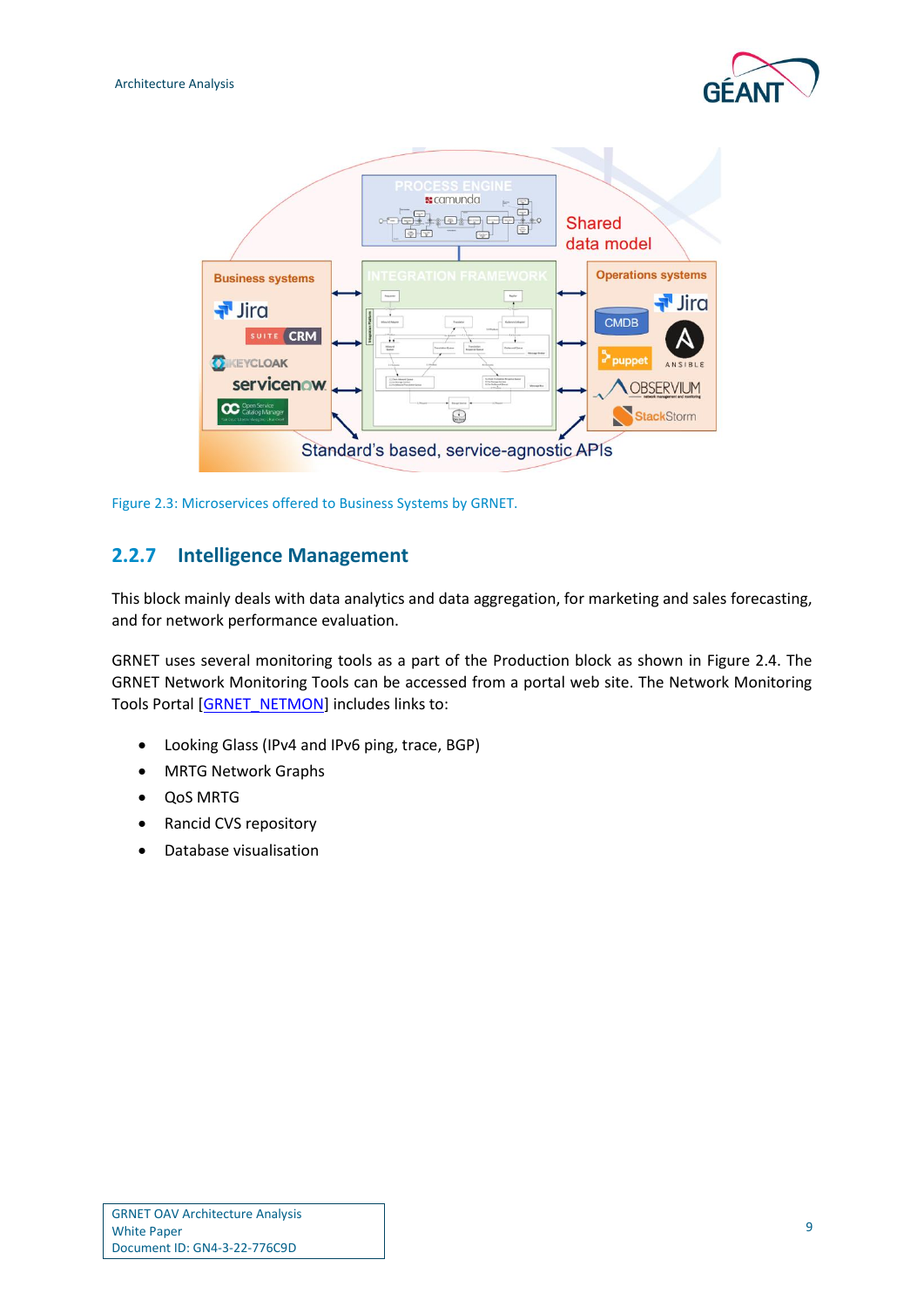



<span id="page-12-0"></span>Figure 2.4: GRNET NOC network monitoring & visualisation tools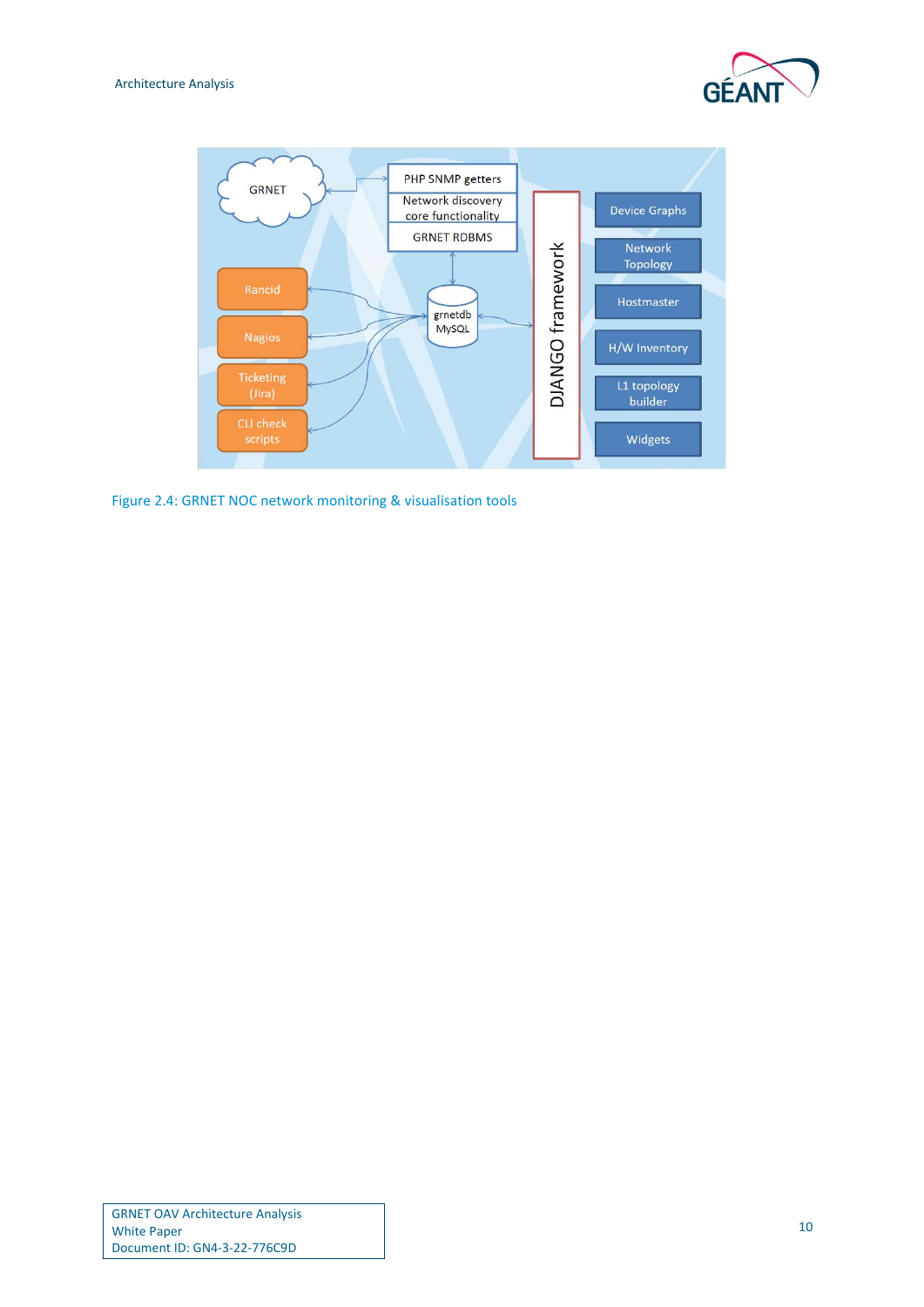

### <span id="page-13-0"></span>**<sup>3</sup> Conclusions**

Although the GRNET architecture has been independently developed with a number of distributed components and subsystems, it can generally be aligned with the ODA core principles and design concepts. More specifically, the following systems/systems can be aligned and mapped using the ODA architecture:

- The GRNET website
- The in-house customer database (DB), ServiceNow ITSM
- ECI Lightsoft, Observium, Netbox, an in-house built tool used for service inventory, IXP Manager, Ansible/Jinja
- Atlassian JIRA and the monitoring tools, as explained in Section 2.2.7
- The GRNET public cloud service architecture
- The microservices offered to business systems by GRNET
- The GRNET NOC network monitoring and visualisation tools

The ODA reference architecture is iterative and versatile, to a great extent modular, and the process of implementing an orchestrator will be easier for GRNET with ODA alignment, as will its decoupling and integration approach in the context of multi-domain orchestration.

The architecture at GRNET follows the principles of API-based functional building blocks that provide the ability to incorporate many internal systems' components, but also to integrate them with other external systems (if needed) in a multi-domain manner. Overall, the ODA principles (using Open APIs and TM Forum Frameworx standards) can assist the move towards a digital transition at a flexible pace, while remaining compatible with other NRENs who are also aligned to the ODA reference architecture.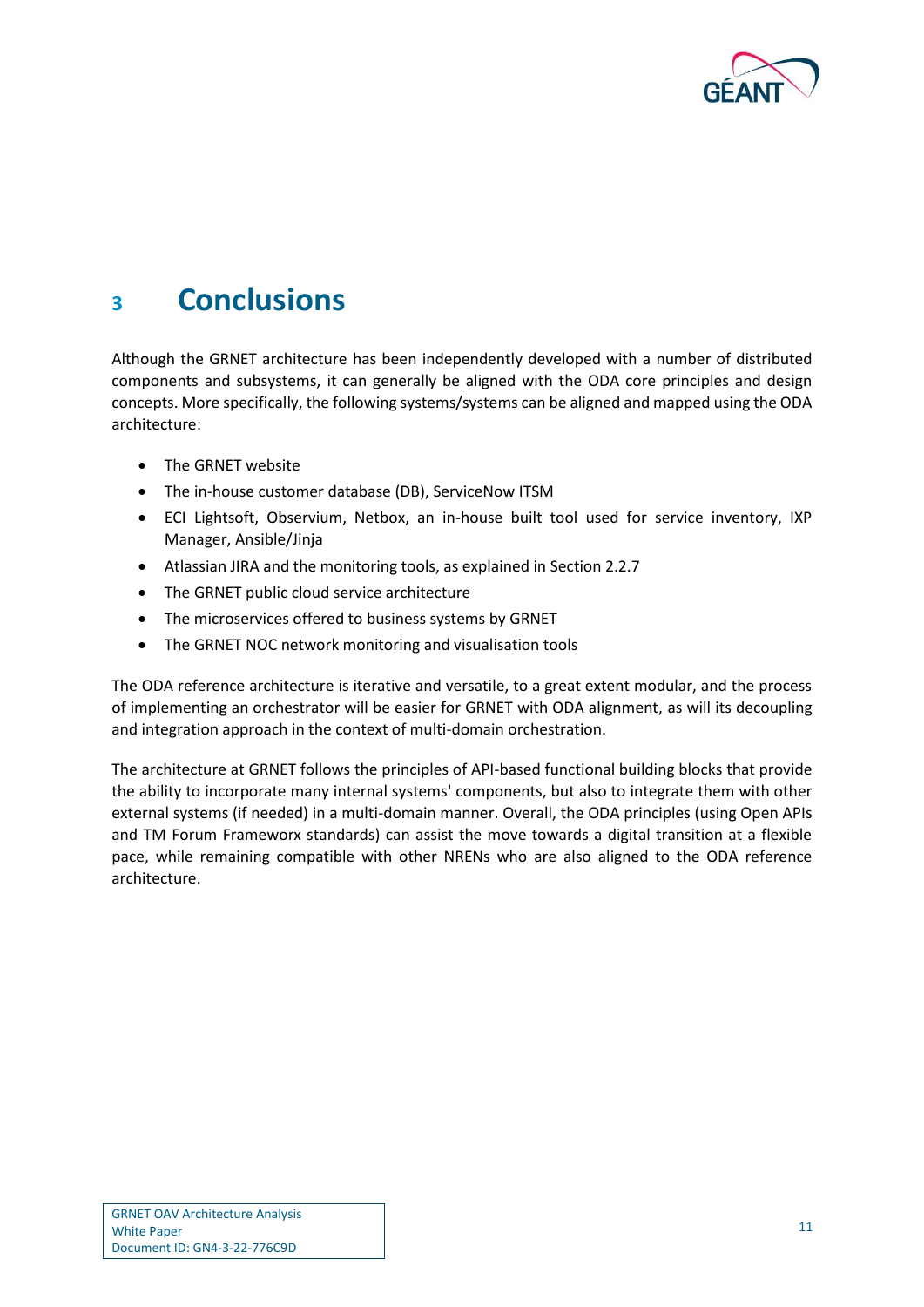

## <span id="page-14-0"></span>**References**

<span id="page-14-19"></span><span id="page-14-18"></span><span id="page-14-17"></span><span id="page-14-16"></span><span id="page-14-15"></span><span id="page-14-14"></span><span id="page-14-13"></span><span id="page-14-12"></span><span id="page-14-11"></span><span id="page-14-10"></span><span id="page-14-9"></span><span id="page-14-8"></span><span id="page-14-7"></span><span id="page-14-6"></span><span id="page-14-5"></span><span id="page-14-4"></span><span id="page-14-3"></span><span id="page-14-2"></span><span id="page-14-1"></span>

| [DEL]          | GN4-3 D6.6 Transforming Services with Orchestration and Automation,    |
|----------------|------------------------------------------------------------------------|
|                | November 2020, https://www.geant.org/Projects/GEANT_Project_GN4-       |
|                | 3/GN43 deliverables/D6.6-                                              |
|                | Transforming Services with Orchestration and Automation.pdf            |
| [Examples]     | https://fod.grnet.gr/                                                  |
|                | https://okeanos.grnet.gr/                                              |
| [FOSS]         | https://linuxhint.com/10 reasons open source/                          |
| [GRNET_DC]     | https://grnet.gr/infrastructure/datacenters-grnet/                     |
| [GRNET_NETMON] | http://netmon.grnet.gr/                                                |
| [GRservices]   | https://grnet.gr/services-all/                                         |
| [GRticket]     | https://tts.grnet.gr/                                                  |
| [GRweb]        | www.grnet.gr                                                           |
| [ITSM]         | https://www.servicenow.com/products/itsm.html                          |
| [MAM2015]      | Michalis Mamalis, Stauros Kroustouris, Leonidas Poulopoulos, Automated |
|                | provisioning of Ethernet OAM in Carrier Ethernet networks: the case of |
|                | GRNET, https://tnc15.terena.org/getfile/2960                           |
| [MITS2018]     | Yannis Mitsos, When geek network admins become managers, 1st SIG-NGN   |
|                | Meeting, November 2018                                                 |
|                | https://geant.app.box.com/s/gaq2smpdl0heoa2o7so88i528snvjy99           |
| [OKEANOS]      | Nectarios Koziris, ~okeanos public laaS cloud service,                 |
|                | https://okeanos.grnet.gr/resources/                                    |
| [POU2019]      | Lefteris Poulakakis, Event-driven automation and orchestration @GRNET  |
|                | with Stackstorm, https://grnog.gr/wp-                                  |
|                | content/uploads/2019/06/Poulakakis-Event-driven-automation-at-         |
|                | <b>GRNET.pdf</b>                                                       |
| [SEV2018]      | Afrodite Sevasti, Sarit Tager, On the Road to Automation through OSS-  |
|                | Network Integration, TNC 2018 https://tnc18.geant.org/getfile/3891     |
| [SEV2019]      | Afrodite Sevasti, Orchestrating service delivery @GRNET, TNC 2019      |
|                | https://wiki.geant.org/download/attachments/123793644/TNC19-OAV-       |
|                | GRNET_Sevasti_f.pdf?version=1&modificationDate=1561006374656&api=v     |
|                | $\overline{2}$                                                         |
| [SURVEY2019]   | GÉANT Survey, WP6T2,                                                   |
|                | https://wiki.geant.org/display/OAV/Highlights?preview=/120497361/1237  |
|                | 90720/2019-05-09-OAV-Survey-Results-by-Topic.pptx                      |
| [TMF_eTOM]     | https://www.tmforum.org/business-process-framework/                    |
| [TMF_ODA]      | https://www.tmforum.org/oda/                                           |
| [TMF_SID]      | https://www.tmforum.org/information-framework-sid/                     |